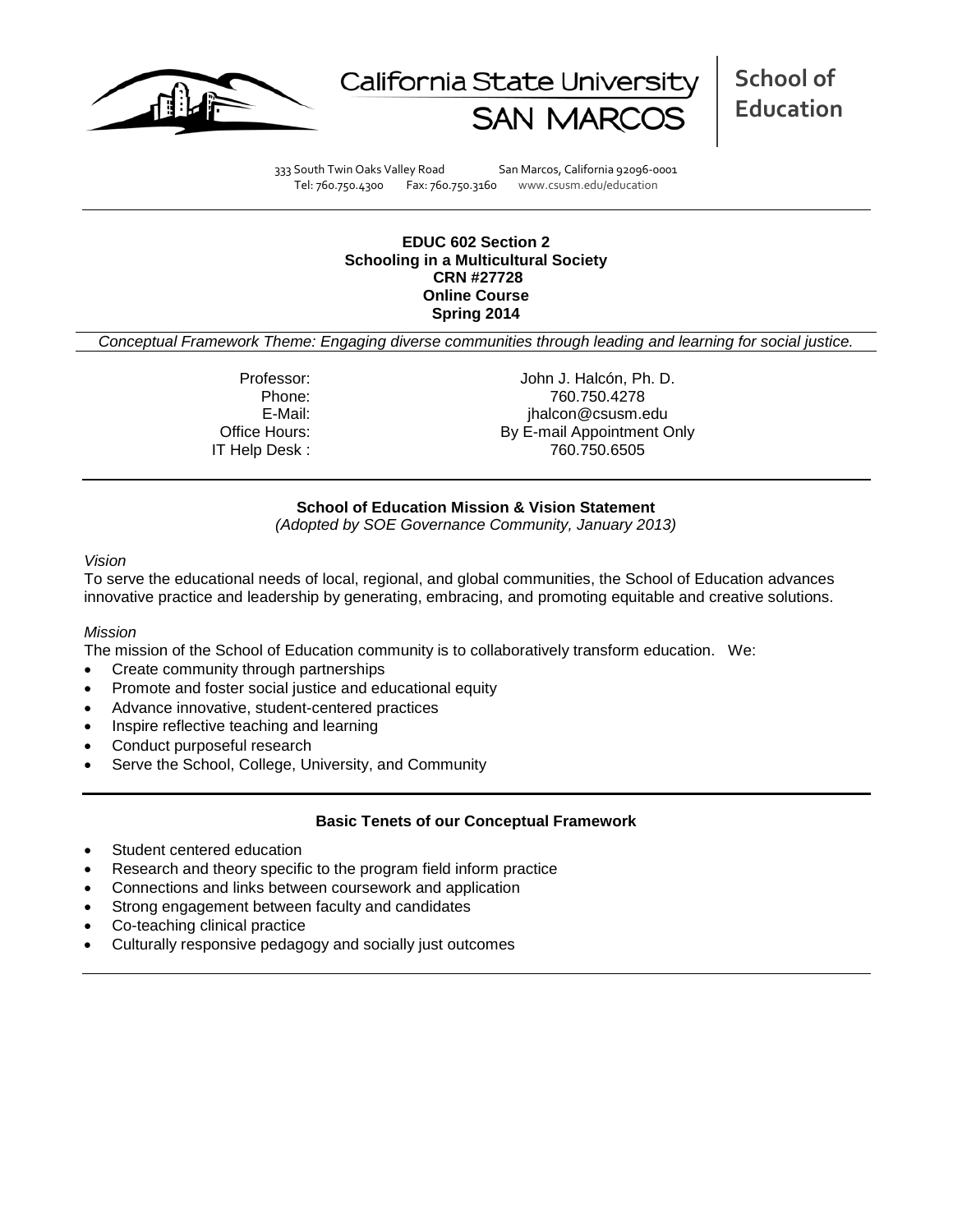# **Table of Contents**

*"The function of education is to teach one to think intensively and to think critically. Intelligence plus character - that is the goal of true education." Martin Luther King, Jr.*

# **COURSE DESCRIPTION**

<span id="page-1-0"></span>An introduction to issues of schooling in a multicultural society. Includes an overview of multicultural education and address areas of study such as: culture and cognition, diversity and exceptionality, intercultural communication, cross-cultural competence, the psychology of personal prejudice, and curriculum and teaching in multicultural contexts.

Halcon: This course focuses on **Schooling in a Multicultural Society**. The class addresses culture and cognition, prejudice, racism, exceptionality, intercultural communications, immigration and immigrant students, and teaching English learners and the culturally different. The class also has a strong focus on present day curriculum, classroom environments, and teaching English Learners (EL's), and in multicultural contexts.

## <span id="page-1-1"></span>**On-Line Instruction**

This is a Distance-delivered class-**ON-LINE ONLY**, with modifications as needed to accommodate individual students. Delivery of instruction is different, more time consuming, and requires more discipline from the learner than traditional face-to-face (f2f) instruction.

The **ON-LINE ONLY** platform requires more attention to the work at hand on the part of the student. All modules are designed to allow students to work independently with adequate time to prepare for a robust class discussion through Cougar Courses, CSUSM's Moodle platform. Robust discussion and interaction with each other, **ON-LINE,** is the heart of the class.

<span id="page-1-2"></span>I will be available for personal support and guidance. I expect that each student will have read the course material thoroughly and be prepared to discuss class readings with their peers, and me. As the semester progresses, I will monitor your progress, check to see that you are understanding the material, and assure that you are in compliance with your major area for the development of your class project (refer to Rubric #2).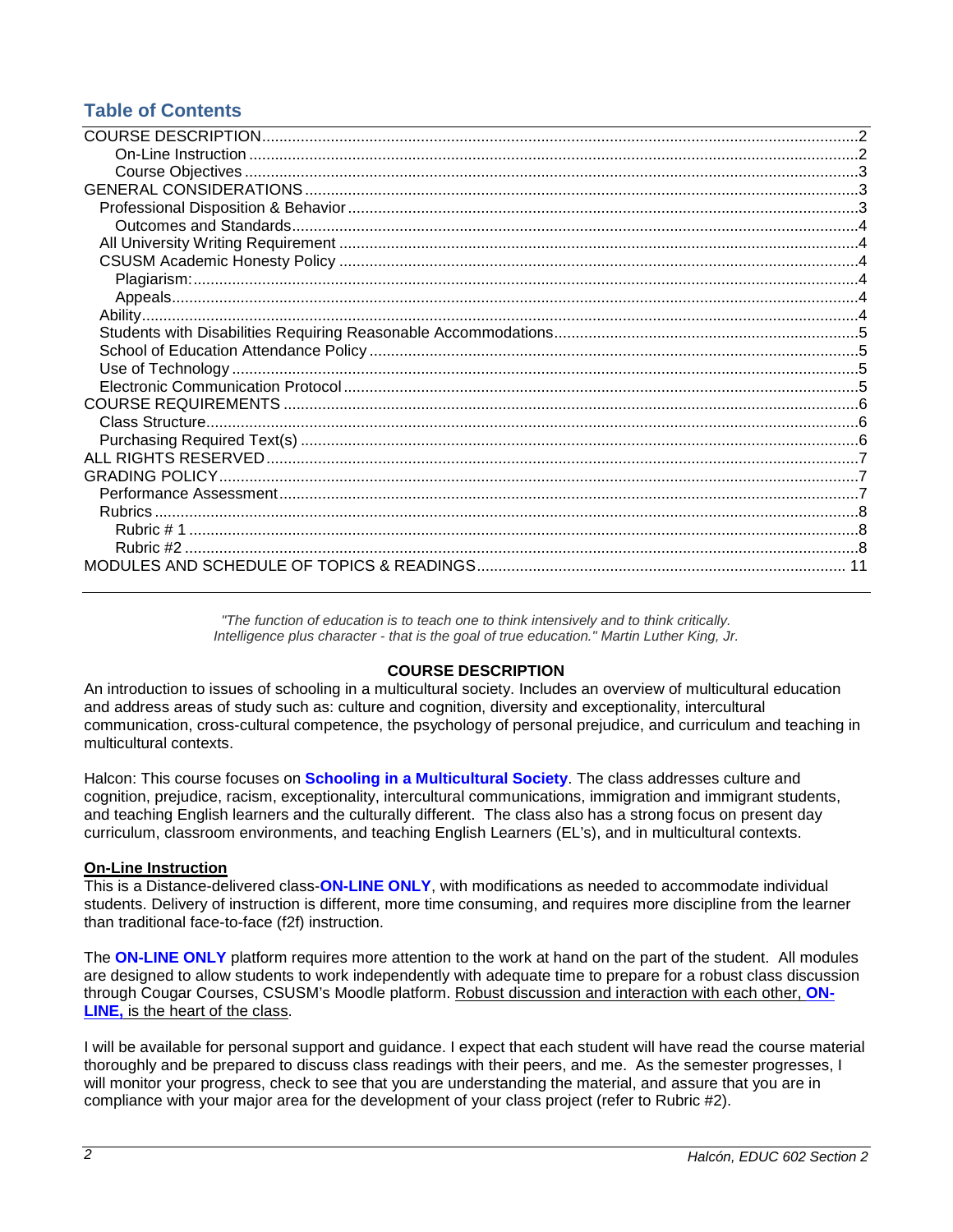## **Course Objectives**

The purposes of this course are to:

- enhance and augment students' knowledge about diversity that is a part of today's schools and communities;
- provide opportunities for reflection and discussion of the complex ways in which cultural and linguistic diversity is a part of educational contexts;
- provide support to students who represent national, state, local and regional diversity;
- prepare teachers to provide equitable educational opportunities to all students.

This course is aligned to the following standard for the California Teachers of English Learners (CTEL) Program leading to CTEL (formerly CLAD) certification:

## *Standard 9: Culture and Cultural Diversity and Their Relationship to Academic Achievement*

The program develops a broad and deep understanding of contemporary and historical concepts and issues related to culture and cultural diversity in California and the United States. The course addresses concepts and definitions of culture, including universal features of cultures (e.g., ethnocentrism, acculturation, cultural pluralism). The course explores cross-cultural contact and acculturation and how they are affected by power and status, psychological issues, and by social and economic factors. The program requires candidates to develop an understanding of major demographic trends related to linguistic and cultural diversity, as well as current trends and features of migration and immigration in California and in the United States. You will develop a conceptual understanding and an ability to demonstrate applied knowledge of cultural similarities, strategies for fostering positive cross-cultural interactions among culturally diverse students, and challenges involved in cultural contact. The course also requires candidates to analyze how this knowledge can be directly applied to instruction of English Learners in order to support student development and learning.

#### *Standard 10: Culturally Inclusive Instruction*

The class provides candidates with conceptual understanding of culturally inclusive instruction and the important role that culture plays in schools and classroom settings. The class addresses in-depth knowledge of English learners' home cultures and cultural background. The course requires candidates to examine their own cultural beliefs, attitudes, and assumptions and how they impact student learning and achievement. The class demonstrates how to apply this knowledge to create culturally inclusive learning environments in the classroom and school (e.g., setting high expectations for all students, and respect for cultural and linguistic diversity). Candidates apply knowledge of English learners' cultural backgrounds and experiences to instructional planning and implementation.

**NOTE:** *CTEL candidates will need to upload their graded CTEL signature assignment (with a passing grade or rubric indicating passing grade for assignment) to their CTEL electronic portfolio upon completion of this course. CTEL Program Coordinator will then review the candidate's CTEL standards in their electronic portfolio in order to fulfill their certification requirements for the California State Department of Education. For further clarification, please contact Dr. Ana Hernandez, CTEL Program Coordinator, at [ahernand@csusm.edu.](mailto:ahernand@csusm.edu)*

#### **GENERAL CONSIDERATIONS**

#### **Professional Disposition & Behavior**

<span id="page-2-1"></span><span id="page-2-0"></span>The College of Education Vision Statement and Professional Standards are the driving force behind all readings and activity related to this class. This course **WILL** address sensitive and controversial topics. We will explore these topics together and strive to expand our understanding as we consider the diverse lenses through which we view educational issues.

All students are expected to behave professionally at all times. Professional behavior is defined herein as one that *consistently* demonstrates integrity, responsibility, tolerance, and respect for self and others. All students are expected to listen to different opinions, consider and reflect on other points of view, and deal proactively with constructive criticism. Unprofessional behavior is grounds for review of the candidate's continued participation in this course and/or program progress.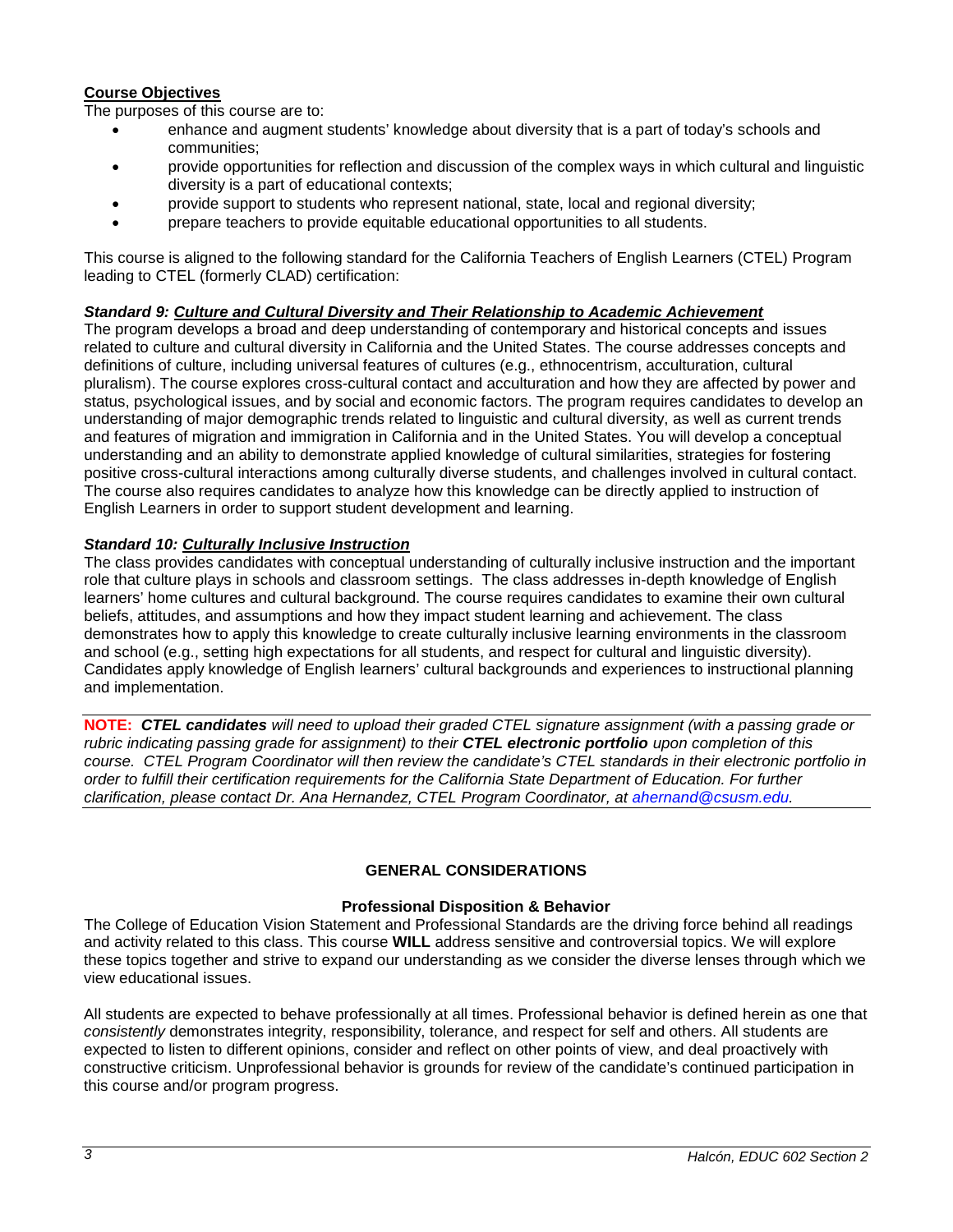**NOTE:** *Since this is an ON LINE ONLY course, FLAMING of students will not be tolerated. "Flaming*"--"*the act of posting deliberately hostile messages on the Internet*"-(Wikipedia, 2013), *also known as bashing, and is [hostile](http://en.wikipedia.org/wiki/Hostile) and/or an insulting interaction between Internet users, often involving the use of [profanity.](http://en.wikipedia.org/wiki/Profanity)* 

*Flaming usually occurs in the social context of an Internet forum by email and on [video-sharing websites.](http://en.wikipedia.org/wiki/Video_hosting_service) It is*  frequently the result of the discussion of heated real-world issues such as politics, religion, and philosophy, or of *issues that polarize subpopulations, but can also be provoked by seemingly trivial differences.*

## <span id="page-3-0"></span>**Outcomes and Standards**

This course is aligned with standards for the Cross-cultural Language and Academic Development (CLAD) endorsement as articulated by the California Commission on Teacher Credentialing (CTC), and as approved by the faculty of the College of Education. (Note: As of 2002, the CLAD competencies are collectively referred to as an *Authorization to Teach English Learners*.) Further consideration has been given to the alignment of standards for multicultural education as articulated by the National Council for Accreditation of Teacher Education (NCATE), the Interstate New Teacher Assessment and Support Consortium (INTASC), and the National Board for Professional Teaching Standards (NBPTS).

# **All University Writing Requirement**

<span id="page-3-1"></span>Every course at the university must fulfill the university's writing requirement of at least 2,500 words. In this course, this is accomplished through the following written assignments: Service Learning Plan (in the unit of study), Literature Connection, Unit Plan, and reflections on selected readings.

## **CSUSM Academic Honesty Policy**

<span id="page-3-2"></span>"Students will be expected to adhere to standards of academic honesty and integrity, as outlined in the Student Academic Honesty Policy. All written work and oral presentation assignments must be original work. All ideas/materials that are borrowed from other sources must have appropriate references to the original sources. Any quoted material should give credit to the source and be punctuated with quotation marks.

Students are responsible for honest completion of their work including examinations. There will be no tolerance for infractions. If you believe there has been an infraction by someone in the class, please bring it to the instructor's attention. The instructor reserves the right to discipline any student for academic dishonesty in accordance with the general rules and regulations of the university. Disciplinary action may include the lowering of grades and/or the assignment of a failing grade for an exam, assignment, or the class as a whole."

Incidents of Academic Dishonesty will be reported to the Dean of Students. Sanctions at the University level may include suspension or expulsion from the University.

## <span id="page-3-3"></span>**Plagiarism:**

As an educator, it is expected that each candidate will do his/her own work, and contribute equally to group projects and processes. Plagiarism or cheating is unacceptable under any circumstances. If you are in doubt about whether your work is paraphrased or plagiarized see the Plagiarism Prevention for Students website [http://library.csusm.edu/plagiarism/index.html.](http://library.csusm.edu/plagiarism/index.html) If there are questions about academic honesty, please consult the University catalog.

## <span id="page-3-4"></span>**Appeals**

Every student has the right for redress of grievances incurred in the context of any class. Disputes may be resolved informally with your Professor, or, should you not be satisfied with the resolution proposed, through a formal appeal process. For the latter, consult the Dean, SOE, Associate Dean, or Program Director. **Note:** *Appeals begin with your Professor.*

## **Ability**

<span id="page-3-6"></span><span id="page-3-5"></span>Every student has the right to equitable educational consideration and appropriate accommodation. Students having differing ability (mobility, sight, hearing, DOCUMENTED learning challenges, or first language/English as a second language) are reminded that every effort will be made to accommodate special needs and of the availability of **Disabled Student Services**, the Writing Center, technology assistance in the computer labs, and other student support services available as part of reasonable accommodation for special needs students.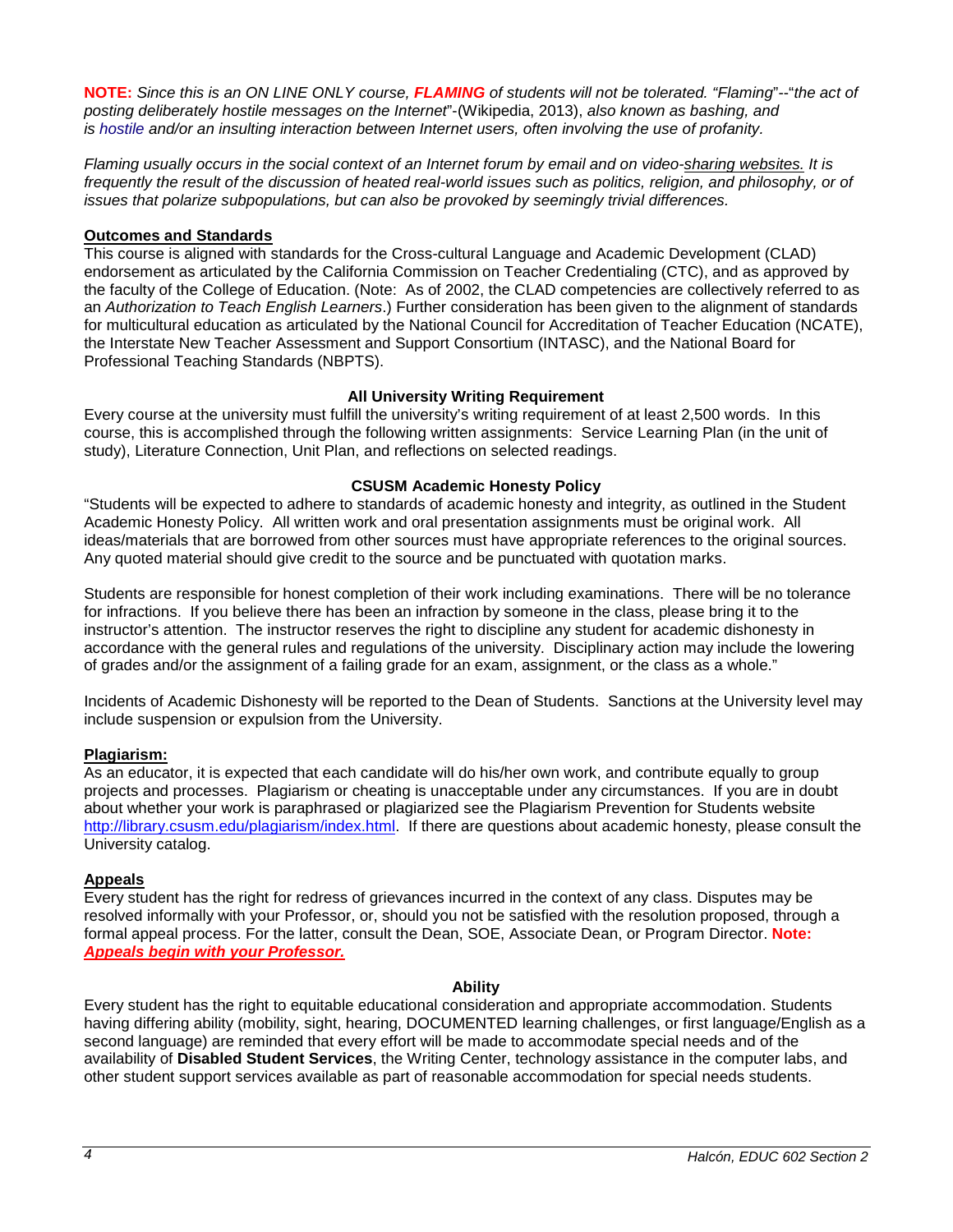#### **Students with Disabilities Requiring Reasonable Accommodations**

Candidates with disabilities who require reasonable accommodations must be approved for services by providing appropriate and recent documentation to the Office of Disable Student Services (DSS). This office is located in Craven Hall 4300, and can be contacted by phone at (760) 750-4905, or TTY (760) 750-4909. Candidates authorized by DSS to receive reasonable accommodations should meet with their instructor during office hours or, in order to ensure confidentiality, in a more private setting.

#### **School of Education Attendance Policy**

<span id="page-4-0"></span>Due to the dynamic and interactive nature of courses in the School of Education, all candidates are expected to attend all classes and participate actively. At a minimum, candidates must attend more than 80% of class time, or s/he may not receive a passing grade for the course at the discretion of the instructor. Individual instructors may adopt more stringent attendance requirements. Should the candidate have extenuating circumstances, s/he should contact the instructor as soon as possible. *(Adopted by the COE Governance Community, December, 1997).*

This course: Students are expected to participate actively in their own learning. Since this is a **Distance Delivered Course**, students must be proactive about communicating with the instructor and their peers. All must complete their work by the end of the semester in which they take the course, unless otherwise given permission to extend.

#### **Use of Technology**

<span id="page-4-1"></span>Candidates are expected to demonstrate competency in the use of various forms of technology (i.e. word processing, electronic mail, Moodle, use of the Internet, and/or multimedia presentations). Specific requirements for course assignments with regard to technology are at the discretion of the instructor. Keep a digital copy of all assignments for use in your teaching portfolio. All assignments will be submitted online, and some will be submitted in hard copy as well. Details will be given in class.

## **Electronic Communication Protocol**

<span id="page-4-2"></span>Electronic correspondence is a part of your professional interactions. If you need to contact the instructor, e-mail is often the easiest way to do so. It is my intention to respond to all received e-mails in a timely manner. Please be reminded that e-mail and on-line discussions are a very specific form of communication, with their own nuances and etiquette. For instance, electronic messages sent in all upper case (or lower case) letters, major typos, or slang, often communicate more than the sender originally intended. With that said, please be mindful of all e-mail and on-line discussion messages you send to your colleagues, to faculty members in the School of Education, or to persons within the greater educational community. All electronic messages should be crafted with professionalism and care.

Things to consider:

- Would I say in person what this electronic message specifically says?
- How could this message be misconstrued?
- Does this message represent my highest self?
- Am I sending this electronic message to avoid a face-to-face conversation?

<span id="page-4-3"></span>In addition, if there is ever a concern with an electronic message sent to you, please talk with the author in person in order to correct any confusion.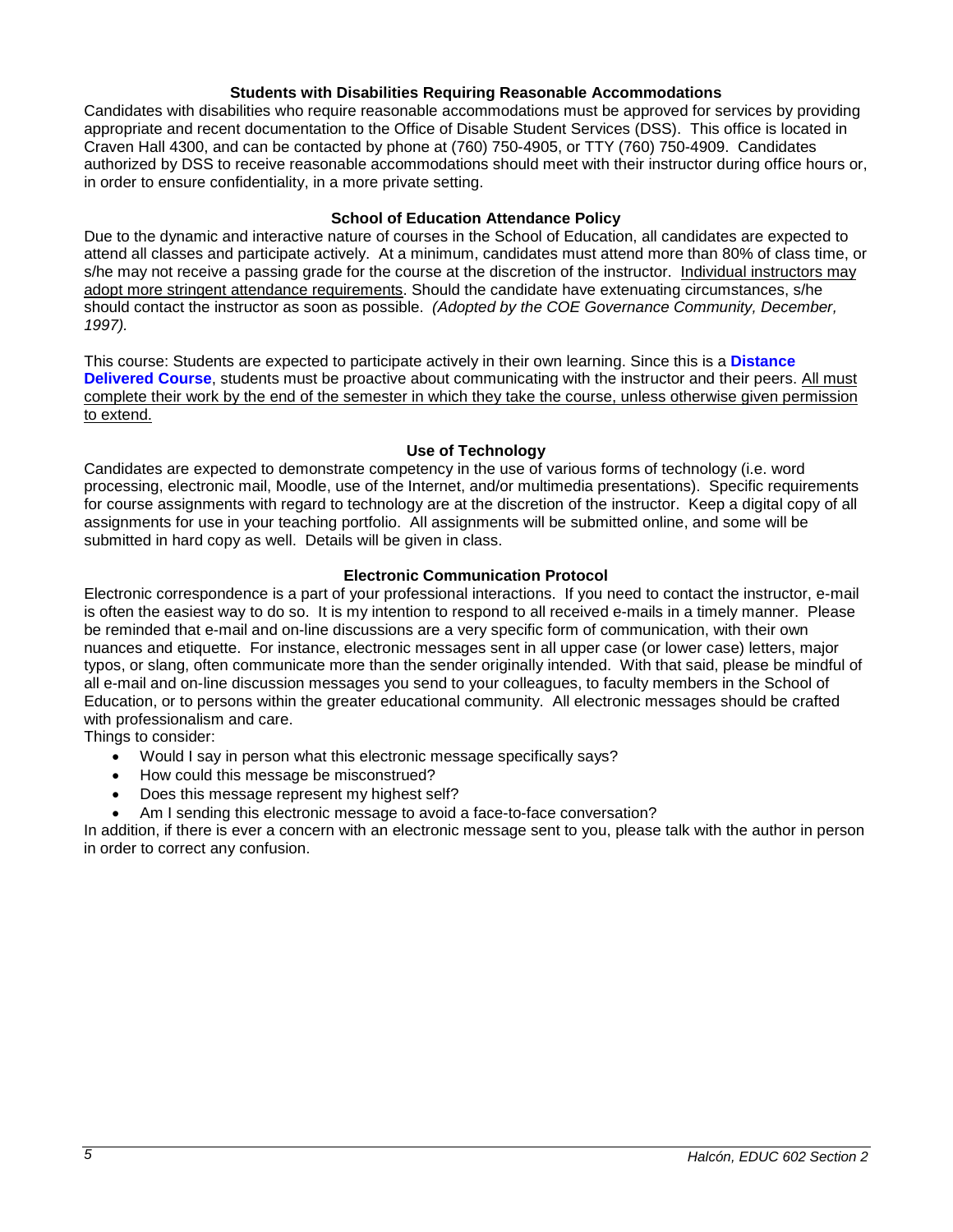#### **COURSE REQUIREMENTS**

#### **Class Structure**

<span id="page-5-0"></span>This course is taught as a **Graduate-Level Seminar, albeit, wholly On-line**. Success in this course is dependent upon your being well prepared for a continuous discussion of what you are reading. My role will be to "f*acilitate*" and to intervene or redirect your discussion(s) as necessary. I WILL read every post! This course is intended to develop your knowledge base about cultural diversity through the readings, on-line discussions, and assignments.

The learning is independent, though you are required to share your thoughts, ideas, and questions by participating with an asynchronous chat **(Cougar Courses)** where you will interact with those enrolled in the class.

Technology is integrated into all instruction and assessment components of this course. You are expected to use **Cougar Courses**, a Moodle platform. Technology support is available in the Kellogg Library (ground floor) at the Academic Technology Help Desk @ 750-6505.

#### **Purchasing Required Text(s)**

<span id="page-5-1"></span>I have tried to minimize the cost of textbooks by providing a reference to them on-line, through *Amazon.com.*  Because of the expense, I purposely DID NOT order textbooks from the campus bookstore.

All assigned books are available in paperback; *most* are downloadable to your tablets or iPads. Amazon offers used copies of each as well. Search for the best prices available.

**(NOTE:** *Electronic downloads tend to be less expensive than paperback or used copies. However, I'm told by knowledgeable colleagues, who have done so that if you rent a textbook, it will disappear from your computer, ipad, or iphone, etc. less than one week after the class ends.)*

**HINT: purchase the book you will be reading about two weeks in advance to insure that you receive them on time or to make plans for other sources in the event they are not available from Amazon**. I will have a complete set available in Kellogg library for 3-hour check out should you find this convenient, or necessary.

\*\*1. Spring, Joel (2010)-Deculturalization and the struggle for equality: A brief history of dominated cultures in the United States **(6th Edition)**. McGraw-Hill. Boston. [http://www.amazon.com/Deculturalization-Struggle-Equality](http://www.amazon.com/Deculturalization-Struggle-Equality-sixth-Text/dp/B005GWUVK6/ref=sr_1_4?s=books&ie=UTF8&qid=1357341555&sr=1-4&keywords=Deculturalization+and+the+Struggle+for+Equality)[sixth-Text/dp/B005GWUVK6/ref=sr\\_1\\_4?s=books&ie=UTF8&qid=1357341555&sr=1-](http://www.amazon.com/Deculturalization-Struggle-Equality-sixth-Text/dp/B005GWUVK6/ref=sr_1_4?s=books&ie=UTF8&qid=1357341555&sr=1-4&keywords=Deculturalization+and+the+Struggle+for+Equality) [4&keywords=Deculturalization+and+the+Struggle+for+Equality](http://www.amazon.com/Deculturalization-Struggle-Equality-sixth-Text/dp/B005GWUVK6/ref=sr_1_4?s=books&ie=UTF8&qid=1357341555&sr=1-4&keywords=Deculturalization+and+the+Struggle+for+Equality)

\*\*2. Howard, G. (2006). We can't teach what we don't know: White teachers, multiracial schools. **2nd Edition**. Teachers College Press. New York. <http://www.amazon.com/Cant-Teach-What-Dont-Know/dp/0807746657>

\*\*3. Delpit, L. (1993). Other people's children: Cultural conflict in the classroom. **2nd Edition**. The New Press. New York. [http://thenewpress.com/index.php?option=com\\_title&task=view\\_title&metaproductid=1179](http://thenewpress.com/index.php?option=com_title&task=view_title&metaproductid=1179)

\*\*4. González, N., L. Moll & C. Amanti (2009). Funds of knowledge: Theorizing practices in households, communities, and classrooms. Routledge. New York. [http://www.amazon.com/Funds-Knowledge-Theorizing-Communities](http://www.amazon.com/Funds-Knowledge-Theorizing-Communities-ebook/dp/B0020BUXC2/ref=sr_1_2?ie=UTF8&qid=1357341062&sr=8-2&keywords=funds+of+knowledge+theorizing+practices+in+households)[ebook/dp/B0020BUXC2/ref=sr\\_1\\_2?ie=UTF8&qid=1357341062&sr=8-](http://www.amazon.com/Funds-Knowledge-Theorizing-Communities-ebook/dp/B0020BUXC2/ref=sr_1_2?ie=UTF8&qid=1357341062&sr=8-2&keywords=funds+of+knowledge+theorizing+practices+in+households) [2&keywords=funds+of+knowledge+theorizing+practices+in+households](http://www.amazon.com/Funds-Knowledge-Theorizing-Communities-ebook/dp/B0020BUXC2/ref=sr_1_2?ie=UTF8&qid=1357341062&sr=8-2&keywords=funds+of+knowledge+theorizing+practices+in+households)

\*\*5. Reyes, M. & J. Halcón (2001). The best for our children: Critical perspectives on literacy for latino students. Teachers College Press. New York. [http://www.amazon.com/The-Best-Our-Children-](http://www.amazon.com/The-Best-Our-Children-Perspectives/dp/0807740063/ref=sr_1_1?ie=UTF8&qid=1357341364&sr=8-1&keywords=The+Best+for+our+children)[Perspectives/dp/0807740063/ref=sr\\_1\\_1?ie=UTF8&qid=1357341364&sr=8-](http://www.amazon.com/The-Best-Our-Children-Perspectives/dp/0807740063/ref=sr_1_1?ie=UTF8&qid=1357341364&sr=8-1&keywords=The+Best+for+our+children) [1&keywords=The+Best+for+our+children](http://www.amazon.com/The-Best-Our-Children-Perspectives/dp/0807740063/ref=sr_1_1?ie=UTF8&qid=1357341364&sr=8-1&keywords=The+Best+for+our+children)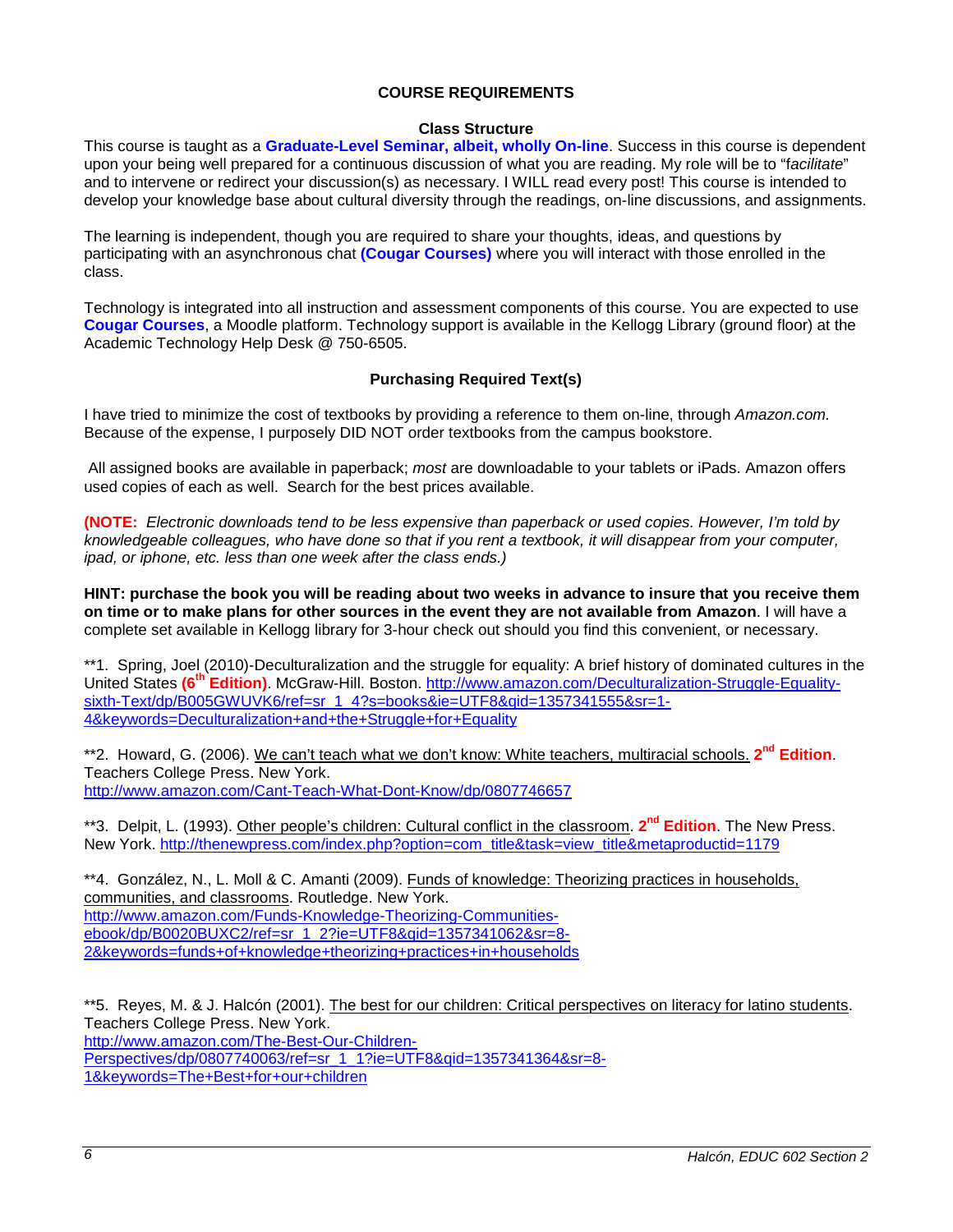\*\*6. Valenzuela, Angela (1999). Subtractive Schooling: US Mexican Youth and the Politics of Caring. [http://www.amazon.com/Subtractive-Schooling-U-S--Mexican](http://www.amazon.com/Subtractive-Schooling-U-S--Mexican-http:/www.amazon.com/s/ref=nb_sb_ss_i_0_12?url=search-alias%3Dstripbooks&field-keywords=angela+valenzuela&sprefix=angela+valen%2Cstripbooks%2C167)[http://www.amazon.com/s/ref=nb\\_sb\\_ss\\_i\\_0\\_12?url=search-alias%3Dstripbooks&field](http://www.amazon.com/Subtractive-Schooling-U-S--Mexican-http:/www.amazon.com/s/ref=nb_sb_ss_i_0_12?url=search-alias%3Dstripbooks&field-keywords=angela+valenzuela&sprefix=angela+valen%2Cstripbooks%2C167)[keywords=angela+valenzuela&sprefix=angela+valen%2Cstripbooks%2C167](http://www.amazon.com/Subtractive-Schooling-U-S--Mexican-http:/www.amazon.com/s/ref=nb_sb_ss_i_0_12?url=search-alias%3Dstripbooks&field-keywords=angela+valenzuela&sprefix=angela+valen%2Cstripbooks%2C167)

\*\*7. Chavez, Leo R. (2012). Shadowed Lives: Undocumented Immigrants in American Society (Case Studies in Cultural Anthropology. [http://www.amazon.com/gp/offer](http://www.amazon.com/gp/offer-listing/113358845X/ref=dp_olp_all_mbc?ie=UTF8&condition=all)[listing/113358845X/ref=dp\\_olp\\_all\\_mbc?ie=UTF8&condition=all](http://www.amazon.com/gp/offer-listing/113358845X/ref=dp_olp_all_mbc?ie=UTF8&condition=all)

## **ALL RIGHTS RESERVED**

<span id="page-6-0"></span>*I reserve the right to change, add to, or delete any material or assignment from the course at any time.* 

## **GRADING POLICY**

<span id="page-6-1"></span>All required work must be submitted on time. All work needs to reflect university level composition. All citations, where appropriate, will use APA format. Consult Library Services for the *Manual of Citation of the American Psychological Association,* or [www.apastyle.org/index.html.](http://www.apastyle.org/index.html)

#### **Performance Assessment**

<span id="page-6-2"></span>**There are 1000 points possible**. Your performance in class will be assessed along the following criteria:

**1. Asynchronous Discussion-FORUM (100 pts. X 3=300max)--**Students are required to participate in the class Bulletin Board (Moodle). Your discussions should be introspective addressing issues, experiences, ideas, discussions, readings, & current events, related to the class.

The Discussion Forum is divided into 3 sections, each worth a total of 100 points. Your progress will be evaluated every five (5) weeks. I will comment on your Discussion/Posting progress week 5 & Week 10.

- **2. NO LESS** than twenty (20) substantial entries are required for a passing grade (C+) for this assignment. **(\*\*Refer to Rubric #1 below). DUE: On-going**
- **3. Photo + Fill out form (50pts)** Students will post a recent photo to their Cougar Courses site by week 2. **(Due: Jan. 30th).** Additionally, they will fill out a BIO form for me to learn a bit about you
- **4. Analysis of Reading MODULES-Students will write a total of 7 short (4-6 pages) papers over the semester (7x50pts=350)**. Each will be an *analysis\** of the readings for that week. **DUE: as assigned (every two weeks-Modules 3,5,7,9,11,13, & 15)**.
- **5. Literacy Intervention Plan (200 pts. max)-**Each student will be responsible for submitting Literacy Intervention Plan, or an Alternative Assignment, in a timely manner. **(\*\* Refer to Rubric #2 below for specific instructions**) **DUE: May 2nd**.
- **6. A Cultural Description of Self (100 pts. max).** You will submit a 5-7 page Cultural Self-Description describing yourself and your family culturally. Who Am I? Where do I come from, etc.? Who were my forebears? (Family, ethnicity, religion, where from, etc.)-One side of family, or both-your choice. **DUE: Feb 13th.**

*\*\*Analysis is the process of breaking a [complex topic](http://en.wikipedia.org/wiki/Complexity) or substance into smaller parts to gain a better understanding of it (Wikipedia, 2013).*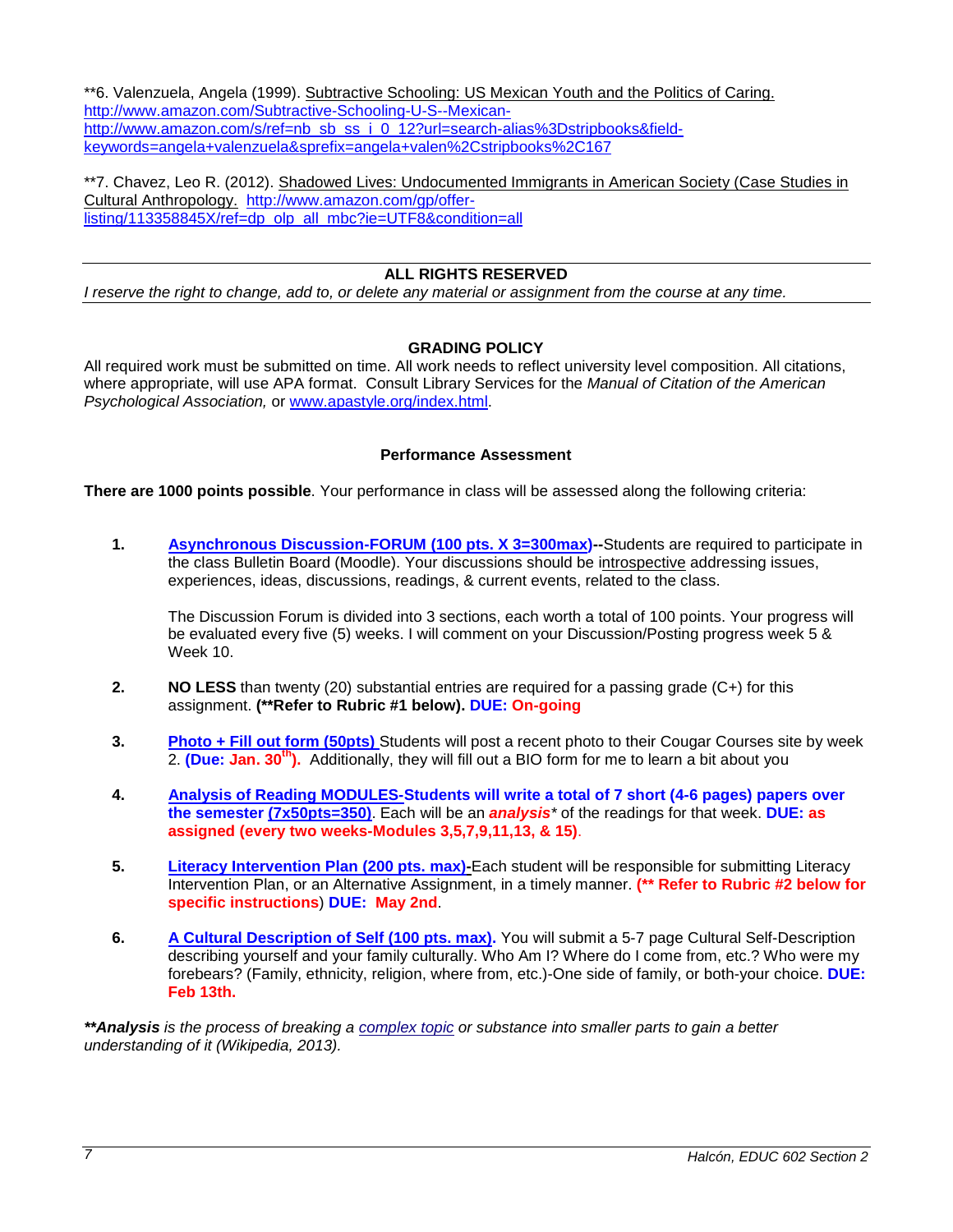#### **Rubrics**

## <span id="page-7-1"></span><span id="page-7-0"></span>**Rubric # 1** *\*\*Asynchronous Discussion (300 pts. Max)*

| <b>Entries Required</b> |                    | <b>Grade Equivalent</b> |
|-------------------------|--------------------|-------------------------|
| $*1-20$                 | entries-125 points | C+                      |
| $*21-29$                | entries-150 points | B-                      |
| *30-34                  | entries-175 points | в                       |
| $*35-39$                | entries-200 points | B+                      |
| $*40-44$                | entries-225 points | А-                      |
| $*45-49$                | entries-250 points | A                       |
| *50+                    | entries-300 points | A+                      |
|                         |                    |                         |

#### <span id="page-7-2"></span>**Rubric #2**

#### *\*\*A Literacy Intervention Plan (300 pts. max)*

**Instructions:** You will each develop a **Literacy Intervention Plan (12-15 pages)** in the context of your major MA Program (Bilingual/Multicultural (CTEL Certification); Special Education (Add On Level I credential); or, the Reading Certificate for Literacy Masters Students.

*\*\*\*Non-declared students enrolled in EDUC 602D will complete an alternative assignment below (See B. Alternative Assignment).*

A. To begin, complete Step #1 below. This will serve as an Introduction to your final paper.

**Step 1.** Begin with: Go to the California Department of Education Website and retrieve the following information about your school. Use the following link<http://dq.cde.ca.gov/dataquest/>

- a. Your school's 2010 Academic Performance Index (API) Growth Report
- b. The number of socioeconomically disadvantaged learners at your site
- c. The number of English learners at your site
- d. The number of students with disabilities at your site
- e. The number of any other numerically significant subgroups at your school (for whom there are data provided---e.g.; Hispanic or Latino)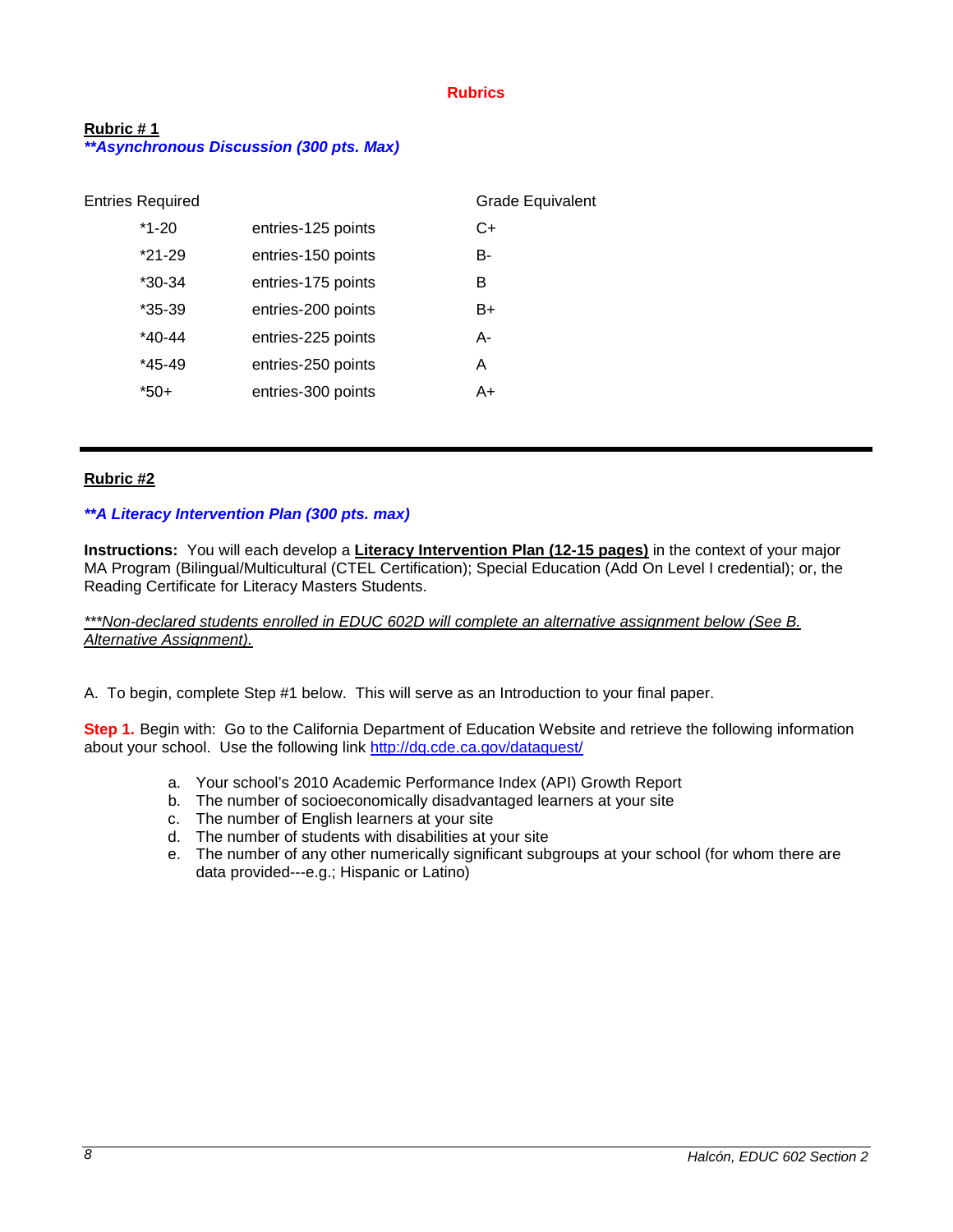**Step 2.** Identify the MA program you are a part of, and select that program. Your Literacy Intervention Plan will evolve from one of the options below (Pick one below, either A, B or C). Indicate which option you have chosen in the title of your paper.

# *A. The CTEL* (California Teachers of English Learners) *Program[1](#page-8-0)* , leading to CLAD certification, or

# B An "Add On" Level I Mild/Moderate and Moderate/Severe Education Specialist Credential<sup>[2](#page-8-1)</sup>,

*for candidates who do not hold a SB 2042 preliminary credential or a CLAD certificate to fulfill CCTC requirements to authorized the candidate to provide to English learners 1) instruction for English language development and 2) specifically designed content instruction delivered in English, or.*

# *C. The Reading Certificate[3](#page-8-2) , requirements for Literacy Masters students.*

NOTE: The purpose for this assignment is for you to look at student achievement of culturally and linguistically diverse students in your certificate/credential program over time to determine what happens to students within a system. The purpose is not to examine and criticize any school district. It is to look at opportunities made available to or denied children who are culturally and linguistically diverse.

*\*\*In all cases, you are responsible for consulting with your Chair to determine which program you have enrolled, or will enroll, in.* 

**Step 3. (a.) Components of the Literacy Intervention Plan** (you MUST address each of these):

*1). Population:* Select a small group (no more than 5) of ethnically and/or linguistically diverse students in a grade level who have attended your school for at least three years. Do a review of their school history and success or lack of success.

# *2) Data collection*: Consider the following:

- What do you know about the students' cultural and language backgrounds? Are there any social, economic and/or political factors you can identify that may impact the students' instruction?
- Testing process when the students entered school. Were they tested? Which test was used? Tested in their primary Language? In English? What were the scores? What do the scores mean?
- Placement issues. Where were the students placed? What kinds of classrooms?
- Services received: What kind of services did the students receive? Were any referred to Special Education? Why? Are any in the SST process? Why? How many have been placed in special education?
- Re-classification: Were the students ever re-classified? What process was followed and is typically followed in your district?
- Look at the grades the students received over three years and look for patterns in terms of achievement. Match the history of each student with his/her present achievement. Are there differences? What growth occurred? Have their CELDT scores increased? Plateaued?
- Analyze the data that you have collected and discuss how these students have progressed through the system.
- Factors of retention: Were these students retained? How many? Why?

<span id="page-8-0"></span><sup>&</sup>lt;sup>1</sup> Successful completion of this assignment fulfills CTEL requirements for Standards 9 and 10. Students may post this assignment to their CTEL Portfolio as evidence that they have met these standards.

<span id="page-8-1"></span>*This assignment fulfills the requirement for the "Add On" Level I Mild/Moderate and Moderate/Severe Education Specialist Credential for candidates who do not hold a SB 2042 preliminary credential or a CLAD certificate to fulfill CCTC requirements to authorized the candidate to provide to English learners 1) instruction for English language development and 2) specifically designed content instruction delivered in English.*

<span id="page-8-2"></span>*<sup>9</sup> Halcón, EDUC 602 Section 2* <sup>3</sup> *This assignment fulfills the requirements for Literacy Masters students in who are taking EDUC 602 in lieu of EDUC 627.*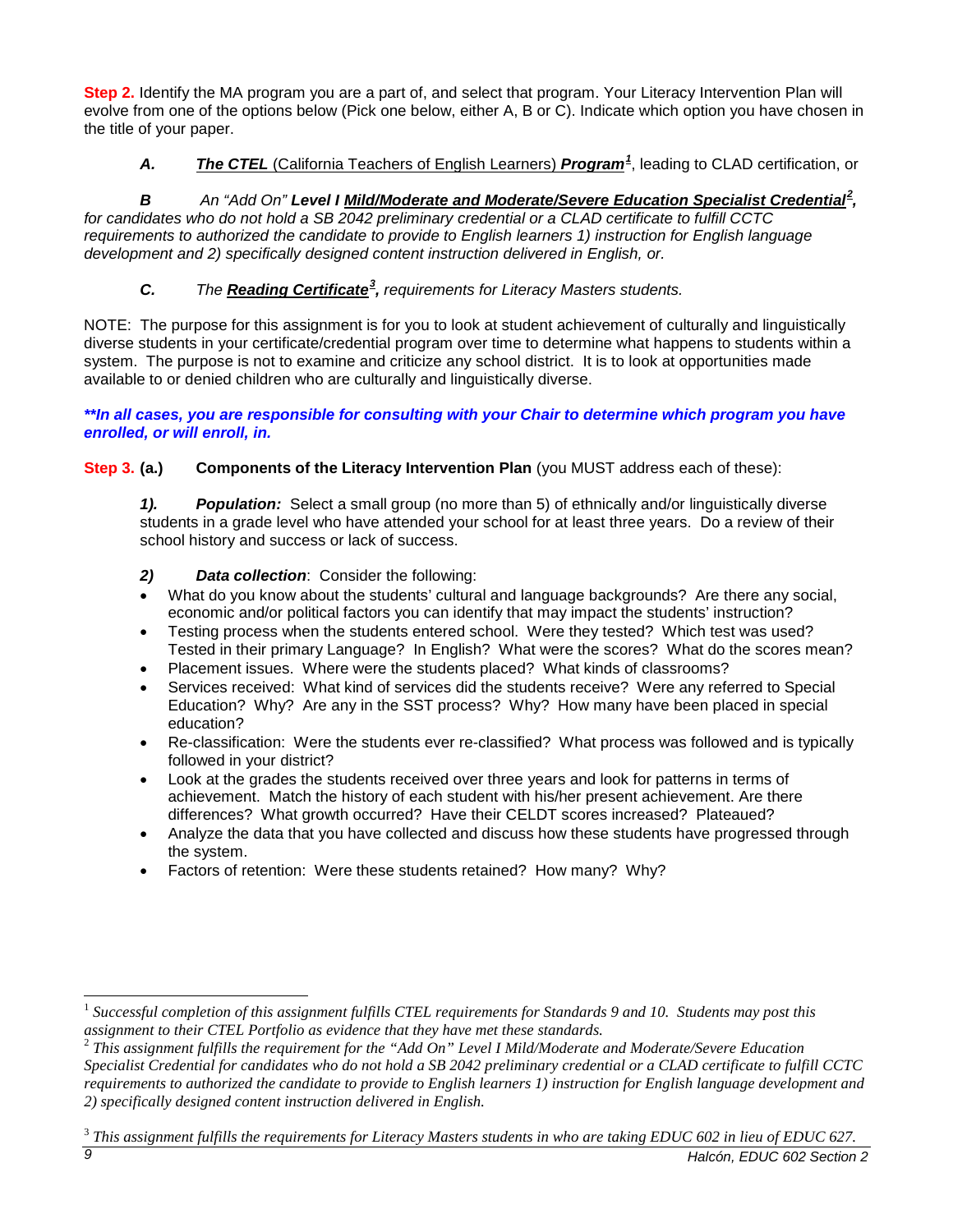# **(b.) Writing Assignment (10-12 pages)**

Develop a literacy plan (listening, speaking, reading and writing) for these students. Your literacy plan should include the following information:

- 1. A description of the students involved in your research, including the data you collected about their cultural and language backgrounds, their families, their testing, their placements, etc.
- 2. A literacy plan based on the data you collected. What would you do to ensure equal access to grade level curriculum for these children?
- 3. Adopted materials used to support academic growth? What additional support do these students need? How will you ensure that will happen? What support and accountability will be necessary to ensure equal access and success?
- 4. A description of how you will communicate your literacy plan to the students' families.
- 5. A reflection of what you learned about yourself (cultural beliefs, attitudes and assumptions) while developing your literacy plan in regards to the English learners and their families.

## **B.** *ALTERNATIVE ASSIGNMENT***- Issues Paper (10-12 pages)\***

*Instructions:* Identify an issue or concern in your school or community. The issue must relate to **diversity, equity or social justice** and must include school-aged children and youth. Your paper should be a minimum of 10 pages, a maximum of 12.

There are four (4) primary parts to this assignment, all which must be documented in your paper:

- 1. Research the issue in depth (no less than 5 references). Include (as appropriate):
	- a. Why is this issue significant to you?
	- b. What is the impact of this issue on children?
	- c. Is there a historical significance to this issue? What is it?
	- d. Other important information relevant to this issue.
- 2. Identify community resources such as organizations, foundations or public agencies that address this issue. The focus of this should be as local as possible.
- 3. What interventions are occurring to mediate your concerns?
- 4. What might you do to address this issue/concern that is not being done currently?

**\* Education MA's** *MAY NOT* **select this option.**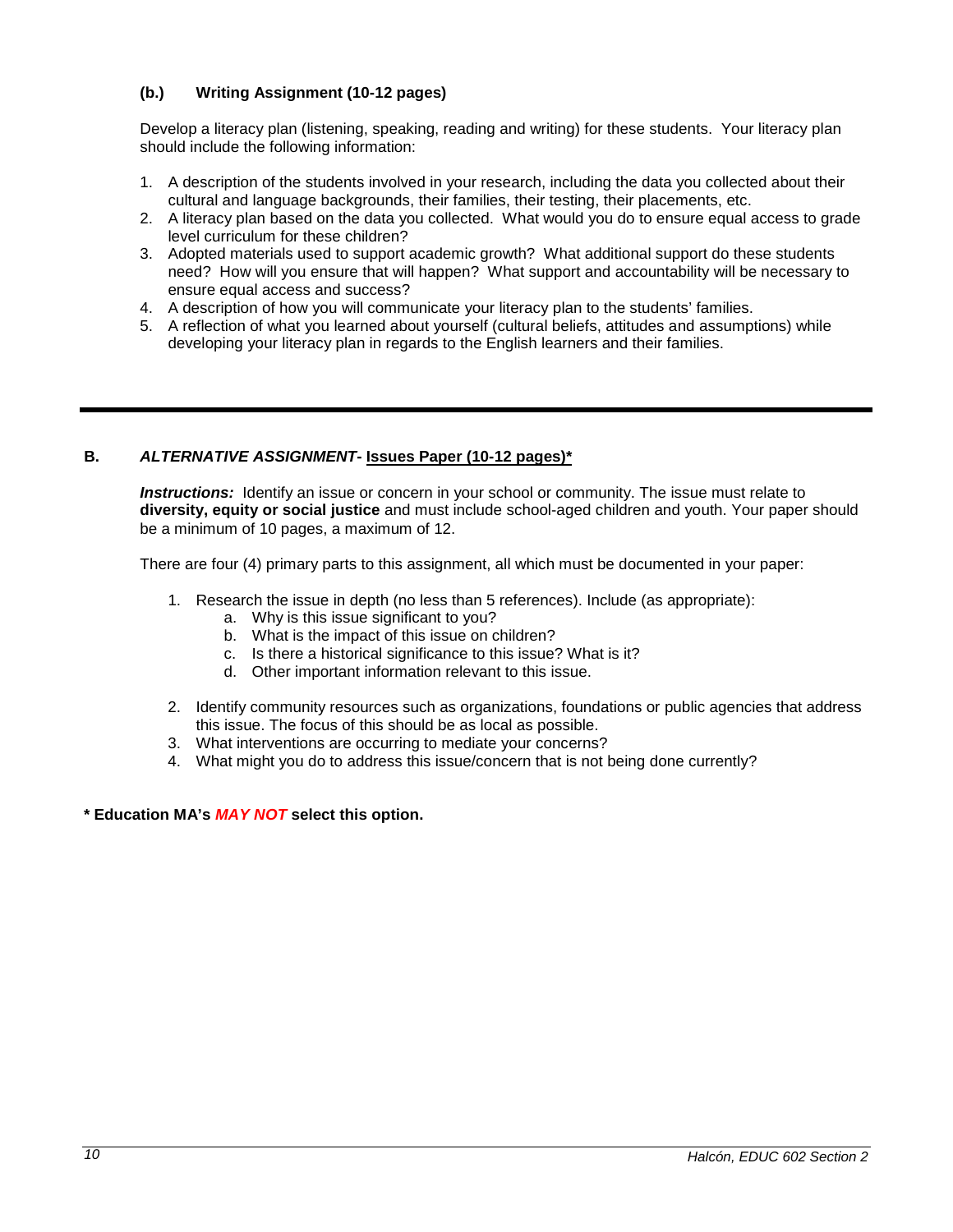#### **MODULES AND SCHEDULE OF TOPICS & READINGS**

January 21-May 9, 2014

# <span id="page-10-0"></span>**Note: Refer to specific weekly assignments on Cougar Courses**

#### *\*\*Discussion-Each week you are assigned reading. After reading the material carefully, you are to submit a 3-4 pages analysis\* of the reading to indicate your understanding of the topic at hand.*

| <b>Week</b>                                                                                                                                                                                | <b>Module</b>                                        | <b>Topics / Readings</b>                   |  |  |  |
|--------------------------------------------------------------------------------------------------------------------------------------------------------------------------------------------|------------------------------------------------------|--------------------------------------------|--|--|--|
| Week 1. (January 21-24)                                                                                                                                                                    | 1                                                    | <b>Introduction &amp; Expectations</b>     |  |  |  |
| <b>Intro to Class/Expectations/Discussion</b>                                                                                                                                              |                                                      |                                            |  |  |  |
| a. Post to Week 1-Discussion                                                                                                                                                               |                                                      |                                            |  |  |  |
|                                                                                                                                                                                            | b. Post a recent photo of yourself to Cougar Courses |                                            |  |  |  |
| <b>Week 2. (January 27-31)</b>                                                                                                                                                             | $\overline{\mathbf{2}}$                              | The Struggle for Equality (Part I).        |  |  |  |
| ***Read: Joel Spring, Deculturalization and the struggle for equality: A brief history of dominated cultures in<br>the United States (6 <sup>th</sup> Edition). Chapters 1-3 (Pp. 1-81).   |                                                      |                                            |  |  |  |
| a. Post to Week 2-Discussion                                                                                                                                                               |                                                      |                                            |  |  |  |
| <b>Week 3. (February 3-7)</b>                                                                                                                                                              | $\overline{\mathbf{3}}$                              | The Struggle for Equality (Part II).       |  |  |  |
| ***Read: Joel Spring, Deculturalization and the struggle for equality: A brief history of dominated cultures in<br>the United States ( $\vec{6}^{th}$ Edition). Chapters 3-7 (pp. 84-156). |                                                      |                                            |  |  |  |
| a. Post to Week 3-Discussion                                                                                                                                                               |                                                      |                                            |  |  |  |
| b. Submit a 3-4 page analysis of Deculturalization and the Struggle for Equality.                                                                                                          |                                                      |                                            |  |  |  |
| Week 4. (February 10-14)                                                                                                                                                                   | 4                                                    | We Can't Teach What We Don't Know (Part I) |  |  |  |
| ***Read: Gary Howard (2008). We Can't Teach What We Don't Know (2 <sup>nd</sup> Edition). Chapters 1-3 (pp. 1-<br>$62$ ).                                                                  |                                                      |                                            |  |  |  |
| a. Post to Week 4-Discussion                                                                                                                                                               |                                                      |                                            |  |  |  |
| b. Post a 5-7 page Cultural Self-Description DUE: Feb 13 <sup>th</sup> .                                                                                                                   |                                                      |                                            |  |  |  |
| We Can't Teach What We Don't Know (Part II)<br>Week 5. (February 17-21)<br>$\overline{\mathbf{5}}$                                                                                         |                                                      |                                            |  |  |  |
| *** Read: Gary Howard (2008). We Can't Teach What We Don't Know (2 <sup>nd</sup> Edition). Chapters 4-7 (pp. 65-<br>$121$ ).                                                               |                                                      |                                            |  |  |  |
| a. Post to Week 5-Discussion                                                                                                                                                               |                                                      |                                            |  |  |  |
| b. Submit a 3-4 page analysis of We Can't Teach What We Don't Know.                                                                                                                        |                                                      |                                            |  |  |  |
| Week 6. (February 24-28)<br>$6\phantom{a}$<br><b>Other People's Children (Part I)</b>                                                                                                      |                                                      |                                            |  |  |  |
| ***Read: Lisa Delpit (2006). Other People's Children: Cultural Conflict in the Classroom (2 <sup>nd</sup> Edition).<br>(Chapters 1-5 (pp. 1-91).                                           |                                                      |                                            |  |  |  |
| a. Post to Week 6-Discussion                                                                                                                                                               |                                                      |                                            |  |  |  |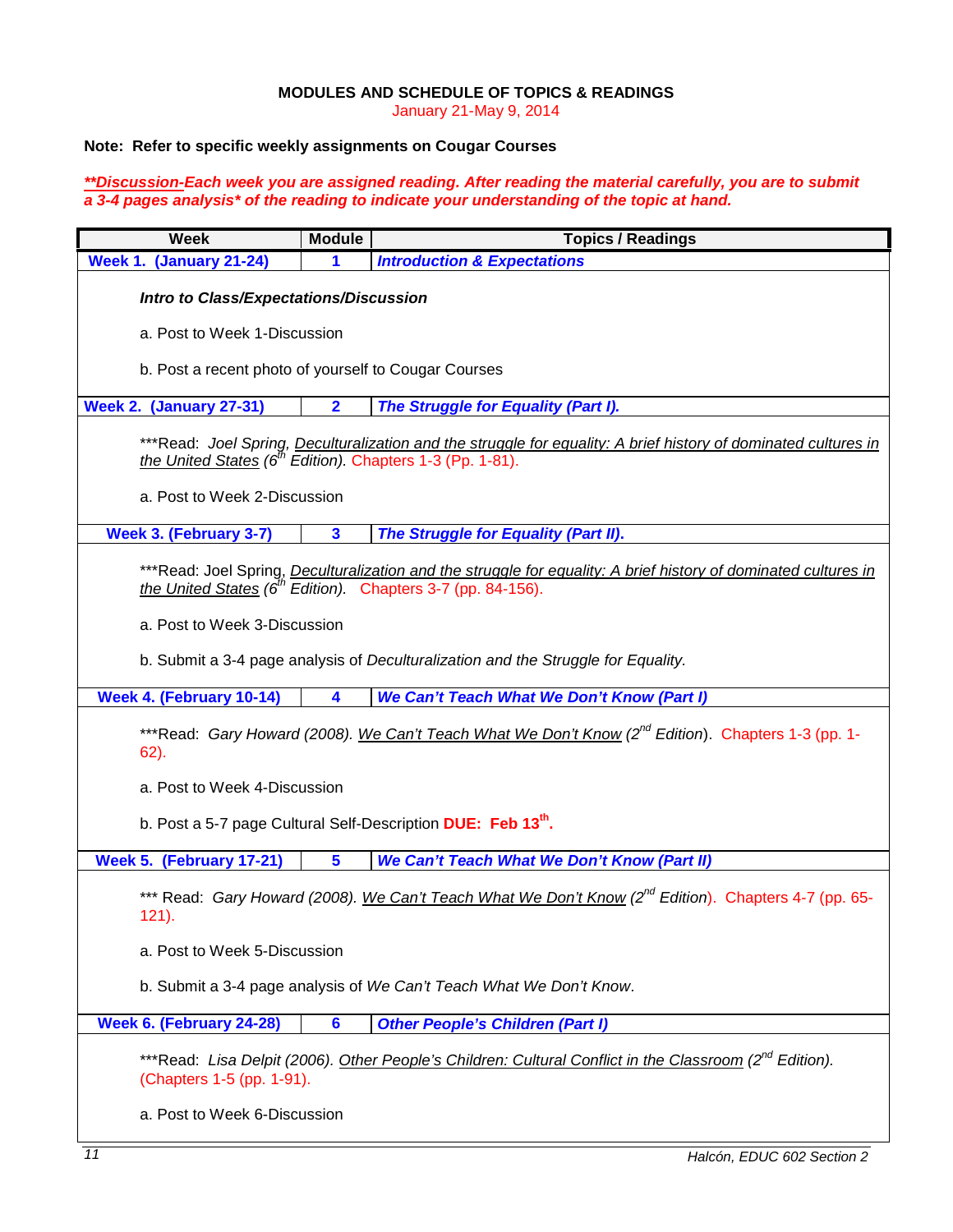| <b>Week</b>                                                                                                                                                                                | <b>Module</b>    | <b>Topics / Readings</b>                   |  |  |
|--------------------------------------------------------------------------------------------------------------------------------------------------------------------------------------------|------------------|--------------------------------------------|--|--|
| <b>Week 7. (March 3-7)</b>                                                                                                                                                                 | $\mathbf{7}$     | <b>Other People's Children (Part II)</b>   |  |  |
| ***Read: Lisa Delpit (2006). Other People's Children: Cultural Conflict in the Classroom (2 <sup>nd</sup> Edition).<br>Chapters 6-9 (pp. 104-199).                                         |                  |                                            |  |  |
| a. Post to Week 7-Discussion                                                                                                                                                               |                  |                                            |  |  |
| b. Submit a 3-4 page analysis of Other People's Children.                                                                                                                                  |                  |                                            |  |  |
| <b>Week 8. (March 10-14)</b>                                                                                                                                                               | 8                | <b>Funds of Knowledge (Part I)</b>         |  |  |
| ***Read: N. Gonzalez, L. Moll, & C. Amanti (2005). Funds of Knowledge: Theorizing Practices in<br>Households, Communities, and Classrooms. Chapters 1-8 (pp. 1-152).                       |                  |                                            |  |  |
| a. Post to Week 8-Discussion                                                                                                                                                               |                  |                                            |  |  |
| <b>Week 9. (March 17-21)</b>                                                                                                                                                               | $\boldsymbol{9}$ | <b>Funds of Knowledge (Part II)</b>        |  |  |
| ***Read: N. Gonzalez, L. Moll, & C. Amanti (2005). Funds of Knowledge: Theorizing Practices in<br>Households, Communities, and Classrooms. Chapters 9-16 (pp. 152-287).                    |                  |                                            |  |  |
| a. Post to Week 9-Discussion                                                                                                                                                               |                  |                                            |  |  |
| b. Submit a 3-4 page analysis of Funds of Knowledge.                                                                                                                                       |                  |                                            |  |  |
| <b>Week 10. (March 24-28)</b>                                                                                                                                                              | 10               | The Best For Our Children (Part I)         |  |  |
| ***Read: Maria Reyes & John Halcón (2000). The Best For Our Children: Critical Perspectives on Literacy<br>for Latino Students. Chapters 1-8 (Pp. 1-142).<br>a. Post to Week 10-Discussion |                  |                                            |  |  |
| Week 11. (March 31-April 4)                                                                                                                                                                | 11               | <b>The Best For Our Children (Part II)</b> |  |  |
| ***Read: Maria Reyes & John Halcón (2000). The Best For Our Children: Critical Perspectives on Literacy<br>for Latino Students. Chapters 1-8 (Pp. 142-247).                                |                  |                                            |  |  |
| a. Post to Week 11-Discussion                                                                                                                                                              |                  |                                            |  |  |
| b. Submit a 3-4 page analysis of The Best For Our Children.                                                                                                                                |                  |                                            |  |  |
| <b>Week 12. (April 7-11)</b>                                                                                                                                                               | 12               | <b>Subtractive Schooling (Part I)</b>      |  |  |
| ***Read: Angela Valenzuela (1999). Subtractive Schooling: U.S.-Mexican Youth and the Politics of Caring.<br>Chapters 1-3 (Pp. 1-114).                                                      |                  |                                            |  |  |
| a. Post to Week 12-Discussion                                                                                                                                                              |                  |                                            |  |  |
| <b>Week 13. (April 14-18)</b>                                                                                                                                                              | 13               | <b>Subtractive Schooling (Part II)</b>     |  |  |
| ***Read: Angela Valenzuela (1999). Subtractive Schooling: U.S.-Mexican Youth and the Politics of Caring.<br>Chapters 4-6 (Pp. 114-271).                                                    |                  |                                            |  |  |
| a. Post to Week 13-Discussion                                                                                                                                                              |                  |                                            |  |  |
| b. Submit a 3-4 page analysis of Subtractive Schooling.                                                                                                                                    |                  |                                            |  |  |